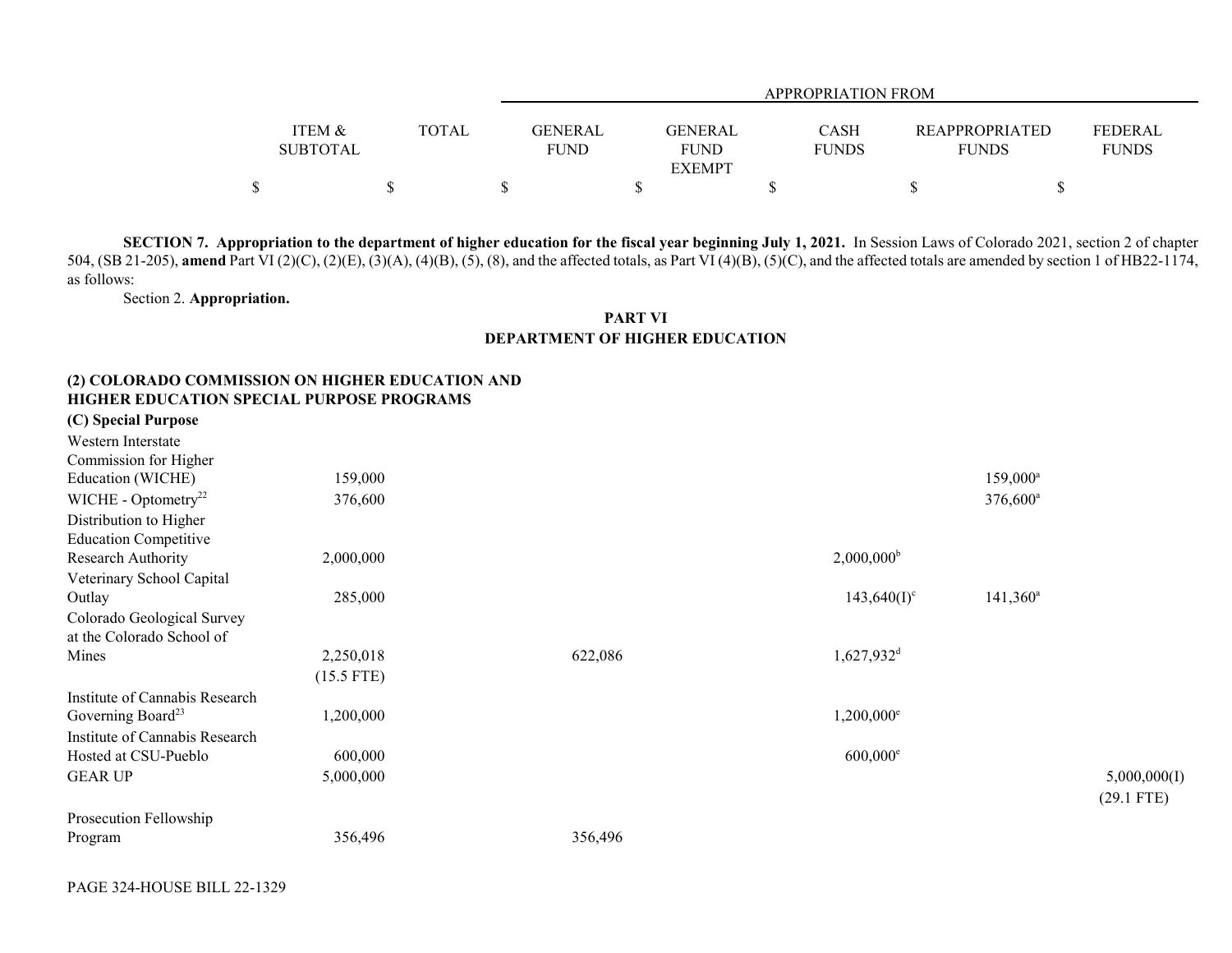| ITEM &<br><b>SUBTOTAL</b> | <b>TOTAL</b>                    | <b>GENERAL</b><br><b>FUND</b> | <b>GENERAL</b><br><b>FUND</b>                          |               |              | <b>FUNDS</b>                               | <b>FEDERAL</b><br><b>FUNDS</b>       |
|---------------------------|---------------------------------|-------------------------------|--------------------------------------------------------|---------------|--------------|--------------------------------------------|--------------------------------------|
| \$                        |                                 |                               | $\$$                                                   | \$            | $\mathbb{S}$ | $\$$                                       |                                      |
| 1,209,357                 |                                 | 1,209,357                     |                                                        |               |              |                                            |                                      |
|                           |                                 |                               |                                                        |               |              |                                            |                                      |
|                           |                                 |                               |                                                        |               |              |                                            |                                      |
| 2,000,000                 |                                 | 2,000,000                     |                                                        |               |              |                                            |                                      |
|                           |                                 |                               |                                                        |               |              |                                            |                                      |
|                           |                                 |                               |                                                        |               |              |                                            |                                      |
|                           |                                 | $(1.0$ FTE)                   |                                                        |               |              |                                            |                                      |
|                           |                                 |                               |                                                        |               |              |                                            |                                      |
| 154,069                   |                                 |                               |                                                        |               |              | $154,069^{\circ}$                          |                                      |
|                           |                                 |                               |                                                        |               |              |                                            |                                      |
| 548,477                   |                                 | 548,477<br>$(0.5$ FTE)        |                                                        |               |              |                                            |                                      |
| 24, 357, 842              |                                 |                               |                                                        |               |              |                                            |                                      |
| 24,427,755                |                                 |                               |                                                        |               |              |                                            |                                      |
|                           | 8,000,000<br>218,825<br>288,738 |                               | $\$$<br>$(0.8$ FTE)<br>8,000,000<br>218,825<br>288,738 | <b>EXEMPT</b> |              | APPROPRIATION FROM<br>CASH<br><b>FUNDS</b> | <b>REAPPROPRIATED</b><br>$(0.5$ FTE) |

a These amounts shall be from departmental indirect cost recoveries.

<sup>b</sup> This amount shall be from the Innovative Higher Education Research Fund created in Section 23-19.7-104 (1), C.R.S., from limited gaming revenue deposited to the Fund pursuant to Section 44-30-701 (2)(a)(IV), C.R.S., in prior years.

c This amount shall be from student fees from non-resident students, including fees paid on behalf of non-resident students by the Western Interstate Commission on Higher Education, pursuant to Section 23-31-118 (2), C.R.S. This amount is shown for informational purposes only because the student fees are paid directly to the Veterinary School at Colorado State University.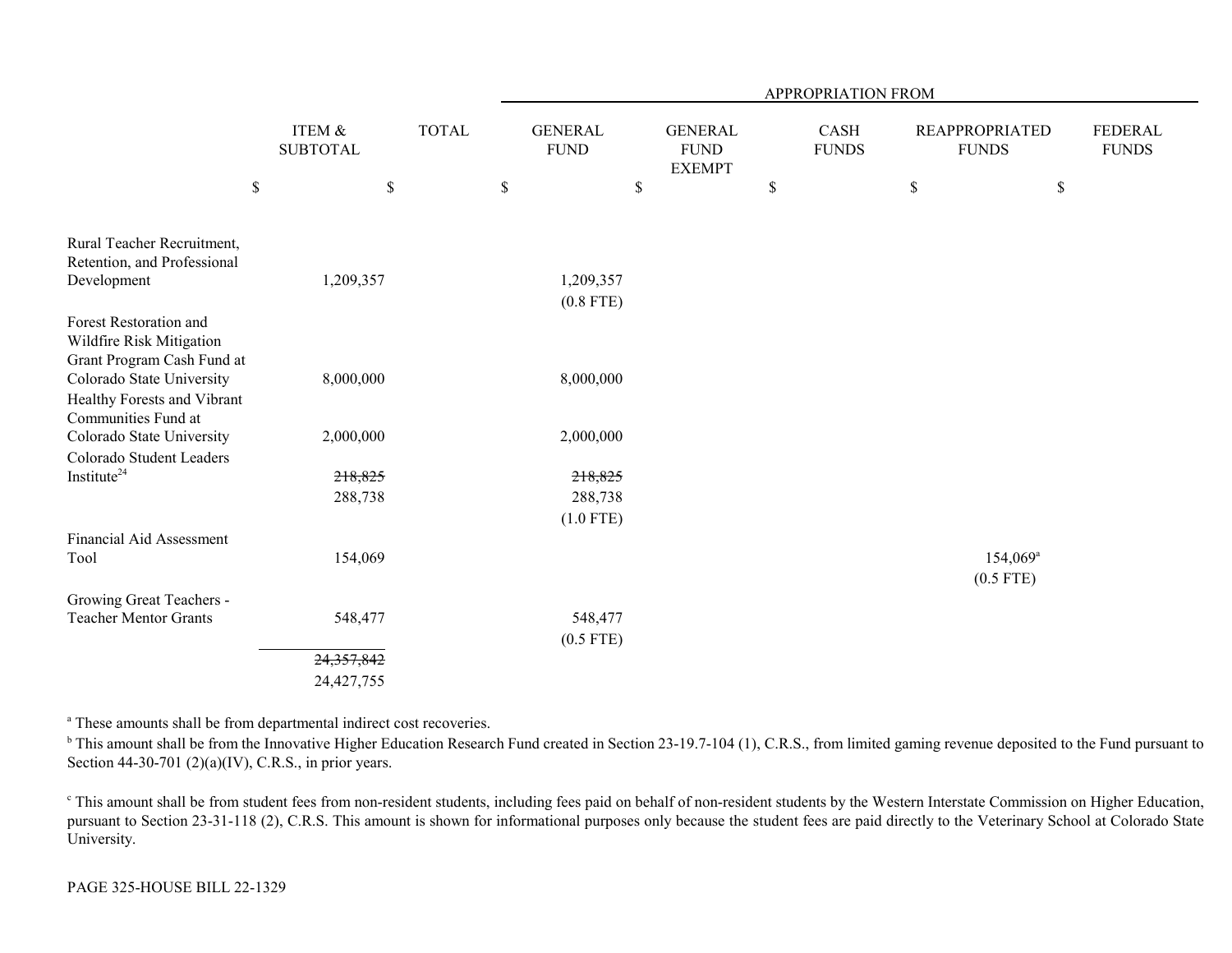|                                                                                                                                                                                                                                                                                        |                                      |              |                               |                                                | APPROPRIATION FROM                                   |                                       |                                |
|----------------------------------------------------------------------------------------------------------------------------------------------------------------------------------------------------------------------------------------------------------------------------------------|--------------------------------------|--------------|-------------------------------|------------------------------------------------|------------------------------------------------------|---------------------------------------|--------------------------------|
|                                                                                                                                                                                                                                                                                        | <b>ITEM &amp;</b><br><b>SUBTOTAL</b> | <b>TOTAL</b> | <b>GENERAL</b><br><b>FUND</b> | <b>GENERAL</b><br><b>FUND</b><br><b>EXEMPT</b> | CASH<br><b>FUNDS</b>                                 | <b>REAPPROPRIATED</b><br><b>FUNDS</b> | <b>FEDERAL</b><br><b>FUNDS</b> |
|                                                                                                                                                                                                                                                                                        | \$                                   | \$           | $\mathbb S$                   | \$                                             | \$                                                   | $\$$                                  | \$                             |
| <sup>d</sup> This amount shall be from the Severance Tax Operational Fund created in Section 39-29-109 (2)(b), C.R.S., pursuant to Section 39-29-109.3 (1)(b), C.R.S.<br><sup>e</sup> This amount shall be from the Marijuana Tax Cash Fund created in Section 39-28.8-501 (1), C.R.S. |                                      |              |                               |                                                |                                                      |                                       |                                |
| (E) Tuition/Enrollment<br>Contingency <sup>25</sup>                                                                                                                                                                                                                                    | 60,000,000<br>75,000,000             |              |                               |                                                | $60,000,000$ <sup>*</sup><br>75,000,000 <sup>a</sup> |                                       |                                |
| <sup>a</sup> This amount shall be from tuition revenue from the governing boards, in addition to what is appropriated to the governing boards. This spending authority may be transferred to the<br>governing boards.                                                                  |                                      |              |                               |                                                |                                                      |                                       |                                |
| (3) COLORADO COMMISSION ON HIGHER EDUCATION FINANCIAL AID <sup>26</sup><br>(A) Need Based Grants                                                                                                                                                                                       | 180,825,470                          |              | 179,968,585                   |                                                |                                                      | 856,885 <sup>a</sup>                  |                                |
|                                                                                                                                                                                                                                                                                        |                                      |              |                               | 179,968,585 <sup>b</sup>                       |                                                      |                                       |                                |
| <sup>a</sup> Of this amount, \$557,780 shall be from departmental indirect cost recoveries and \$299,105 shall be from statewide indirect cost recoveries.<br>$^{\rm b}$ This amount shall be from the General Fund Exempt Account created in Section 24-77-103.6 (2), C.R.S.          |                                      |              |                               |                                                |                                                      |                                       |                                |
| (4) COLLEGE OPPORTUNITY FUND PROGRAM<br>(B) Fee-for-service Contracts with State<br>Institutions <sup>21</sup>                                                                                                                                                                         |                                      |              |                               |                                                |                                                      |                                       |                                |
| Fee-for-service Contracts with<br>State Institutions Pursuant to<br>Section 23-18-303.5, C.R.S.                                                                                                                                                                                        | 385,902,437                          |              |                               |                                                |                                                      |                                       |                                |
| Fee-for-service Contracts with<br><b>State Institutions for Specialty</b><br>Education Programs <sup>20</sup>                                                                                                                                                                          | 154,883,801                          |              |                               |                                                |                                                      |                                       |                                |
|                                                                                                                                                                                                                                                                                        |                                      |              |                               |                                                |                                                      |                                       |                                |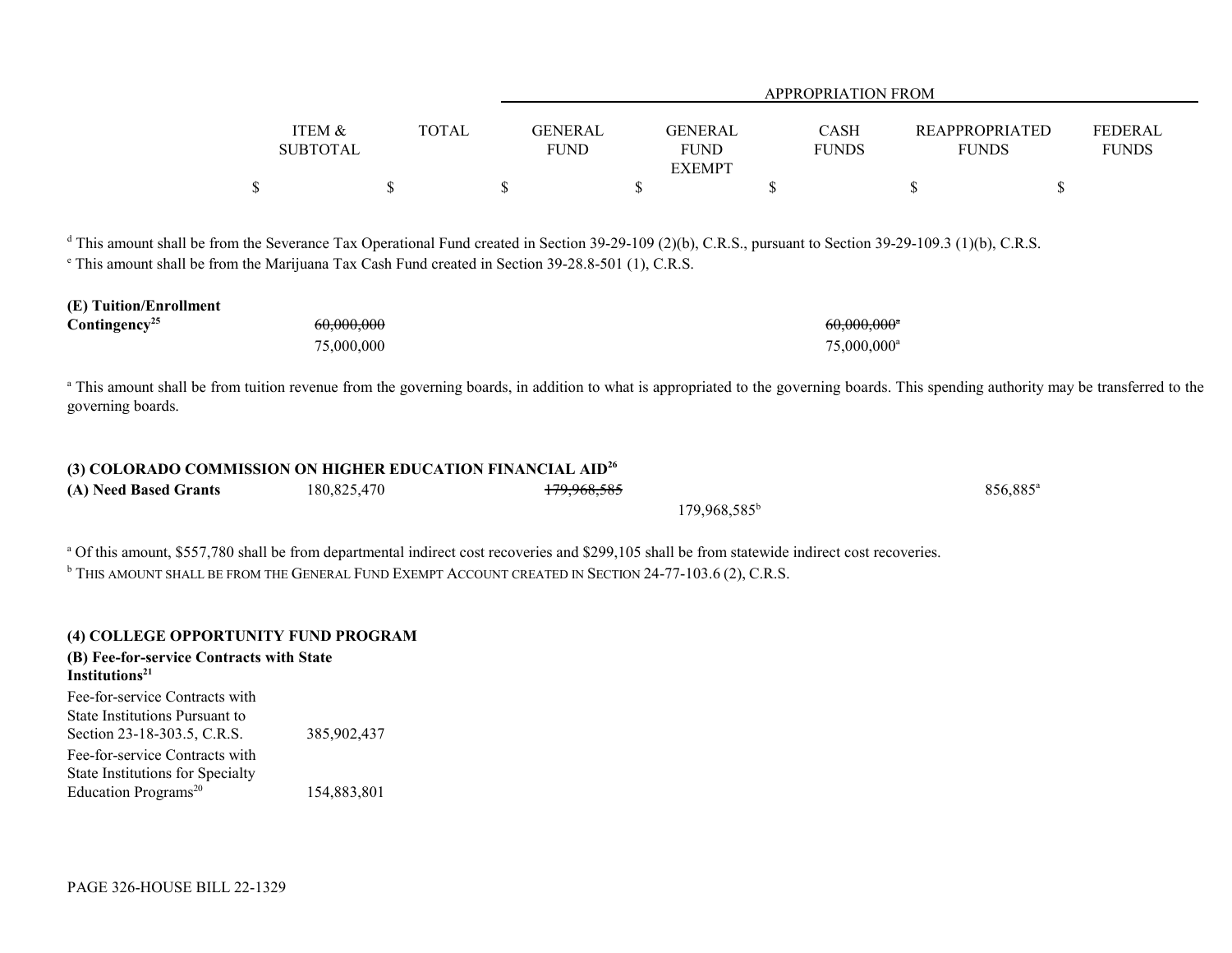|                                                                                                                   |                           | APPROPRIATION FROM |    |                               |   |                                                        |   |                      |                                       |                                |
|-------------------------------------------------------------------------------------------------------------------|---------------------------|--------------------|----|-------------------------------|---|--------------------------------------------------------|---|----------------------|---------------------------------------|--------------------------------|
|                                                                                                                   | ITEM &<br><b>SUBTOTAL</b> | <b>TOTAL</b>       |    | <b>GENERAL</b><br><b>FUND</b> |   | <b>GENERAL</b><br><b>FUND</b><br><b>EXEMPT</b>         |   | CASH<br><b>FUNDS</b> | <b>REAPPROPRIATED</b><br><b>FUNDS</b> | <b>FEDERAL</b><br><b>FUNDS</b> |
|                                                                                                                   | \$<br>\$                  |                    | \$ |                               | S |                                                        | ъ |                      | \$<br>\$                              |                                |
| Limited Purpose<br>Fee-for-Service Contracts<br>with State Institutions                                           | 5,443,028<br>546,229,266  |                    |    | 97,824,133<br>97,162,305      |   | $448,405,133$ <sup>*</sup><br>449,066,961 <sup>a</sup> |   |                      |                                       |                                |
| <sup>a</sup> This amount shall be from the General Fund Exempt Account created in Section 24-77-103.6 (2), C.R.S. |                           |                    |    |                               |   |                                                        |   |                      |                                       |                                |
| (5) GOVERNING BOARDS <sup>21</sup><br>(A) Trustees of Adams State                                                 |                           |                    |    |                               |   |                                                        |   |                      |                                       |                                |

| University <sup>28</sup> | <del>44,170,418</del> | $19,067,430^{\rm b}$<br>25,102,988 <sup>*</sup> |  |
|--------------------------|-----------------------|-------------------------------------------------|--|
|                          | 45,732,008            | 26,664,578 <sup>a</sup>                         |  |
|                          | (314.2 FTE)           |                                                 |  |

<sup>a</sup> Of this amount, \$20,363,600 \$21,925,190 shall be from the students' share of tuition, \$4,737,000(I) shall be from mandatory fees, and \$2,388(I) represents an estimate of limited gaming tax revenues that will be distributed pursuant to Section  $44-30-702$  (3)(c)(I), C.R.S.

<sup>b</sup> This amount shall be from General Fund appropriated to the College Opportunity Fund Program in this department, including \$2,862,018 for student stipend payments and \$16,205,412 for fee-for-service contracts pursuant to Section 23-18-303.5, C.R.S.

| (B) Trustees of Colorado      |                        |                         |                |
|-------------------------------|------------------------|-------------------------|----------------|
| Mesa University <sup>28</sup> | <del>112,277,141</del> | 76,300,139 <sup>*</sup> | $35,977,002^b$ |
|                               | 112,064,402            | 76,087,400 <sup>a</sup> |                |
|                               | (742.7 FTE)            |                         |                |

<sup>a</sup> Of this amount, \$70,302,267 \$71,074,748 shall be from the students' share of tuition, \$5,435,390(I) \$4,450,170(I), shall be from mandatory fees, and \$562,482(I) represents an estimate of limited gaming tax revenues that will be distributed pursuant to Section 44-30-702 (3)(c)(I), C.R.S.

<sup>b</sup> This amount shall be from General Fund appropriated to the College Opportunity Fund Program in this department, including \$17,371,200 for student stipend payments, \$18,305,802 for fee-for-service contracts pursuant to Section 23-18-303.5, C.R.S., and \$300,000 for limited purpose fee-for-service contracts.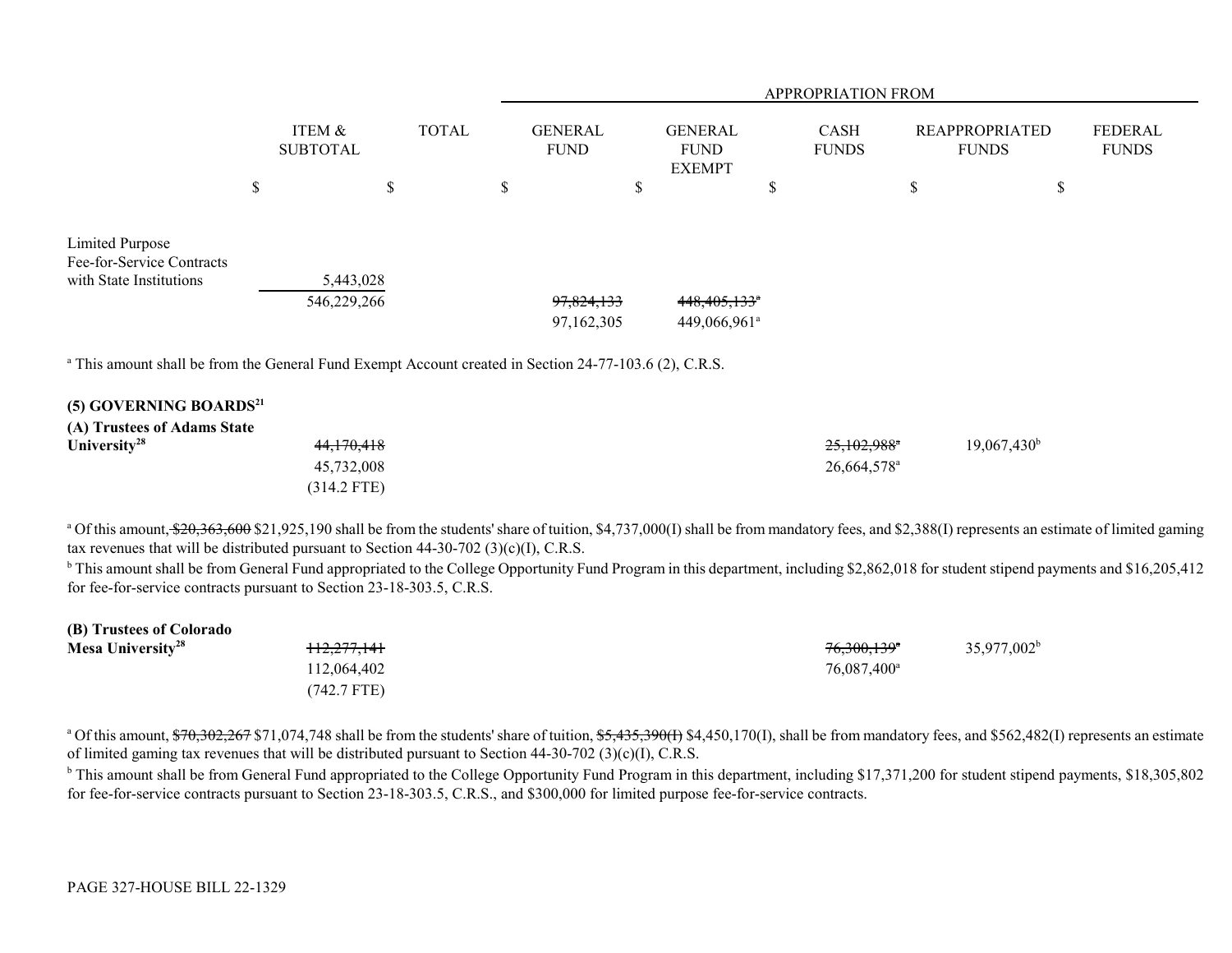|                                                                                |                                                   |              | <b>APPROPRIATION FROM</b>     |                                                |                                          |                                       |                         |  |  |
|--------------------------------------------------------------------------------|---------------------------------------------------|--------------|-------------------------------|------------------------------------------------|------------------------------------------|---------------------------------------|-------------------------|--|--|
|                                                                                | ITEM &<br><b>SUBTOTAL</b>                         | <b>TOTAL</b> | <b>GENERAL</b><br><b>FUND</b> | <b>GENERAL</b><br><b>FUND</b><br><b>EXEMPT</b> | <b>CASH</b><br><b>FUNDS</b>              | <b>REAPPROPRIATED</b><br><b>FUNDS</b> | FEDERAL<br><b>FUNDS</b> |  |  |
| S                                                                              |                                                   | S            | ٠D                            | \$                                             | \$                                       | S<br>۵D                               |                         |  |  |
| (C) Trustees of Metropolitan<br><b>State University of Denver<sup>28</sup></b> | 219, 421, 786<br>209, 129, 204<br>$(1,369.1$ FTE) |              |                               |                                                | $146,932,735$ *<br>$136,640,153^{\circ}$ | $72,489,051^b$                        |                         |  |  |

<sup>a</sup> Of this amount, \$117,263,695 \$109,576,243shall be from the students' share of tuition and \$29,669,040(1) \$27,063,910 shall be from mandatory fees.

<sup>b</sup> This amount shall be from General Fund appropriated to the College Opportunity Fund Program in this department, including \$37,102,740 for student stipend payments, \$35,086,311 for fee-for-service contracts pursuant to Section 23-18-303.5, C.R.S., and \$300,000 for limited purpose fee-for-service contracts.

| (D) Trustees of Western           |                       |                         |                      |
|-----------------------------------|-----------------------|-------------------------|----------------------|
| Colorado University <sup>28</sup> | <del>39,340,129</del> | 22,645,688 <sup>*</sup> | $16,694,441^{\circ}$ |
|                                   | 39,679,605            | 22,985,164 <sup>a</sup> |                      |
|                                   | $(273.8$ FTE)         |                         |                      |

<sup>a</sup> Of this amount, \$16,967,193 \$17,036,282 shall be from the student's share of tuition and \$5,678,495(<del>I</del>) \$5,948,882(I) shall be from mandatory fees.

<sup>b</sup> This amount shall be from General Fund appropriated to the College Opportunity Fund Program in this department, including \$3,795,664 for student stipend payments, \$12,698,777 for fee-for-service contracts pursuant to Section 23-18-303.5, C.R.S., and \$200,000 for limited purpose fee-for-service contracts.

| (E) Board of Governors of       |                        |                            |                       |
|---------------------------------|------------------------|----------------------------|-----------------------|
| the Colorado State              |                        |                            |                       |
| University System <sup>28</sup> | <del>744,794,304</del> | $560,100,241$ <sup>*</sup> | $184,694,063^{\circ}$ |
|                                 | 761,349,440            | 576,655,377 <sup>a</sup>   |                       |
|                                 | $(5,029.0$ FTE)        |                            |                       |

<sup>a</sup> Of this amount, \$480,981,986 \$497,423,890 shall be from the students' share of tuition TUITION, INCLUDING \$487,126,600 FROM TUITION RECEIVED IN FY 2021-22 AND \$10,297,290 FROM TUITION RECEIVED IN FY 2020-21, and  $$79,118,255(f)$   $$79,231,487(f)$  shall be from mandatory fees.

 $\rm b$  This amount shall be from General Fund appropriated to the College Opportunity Fund Program in this department, including \$50,417,511 for student stipend payments, \$60,719,721 for fee-for-service contracts pursuant to Section 23-18-303.5, C.R.S., \$72,205,763 for fee-for-service contracts for specialty education programs, and \$1,351,068 for limited purpose fee-for-service contracts.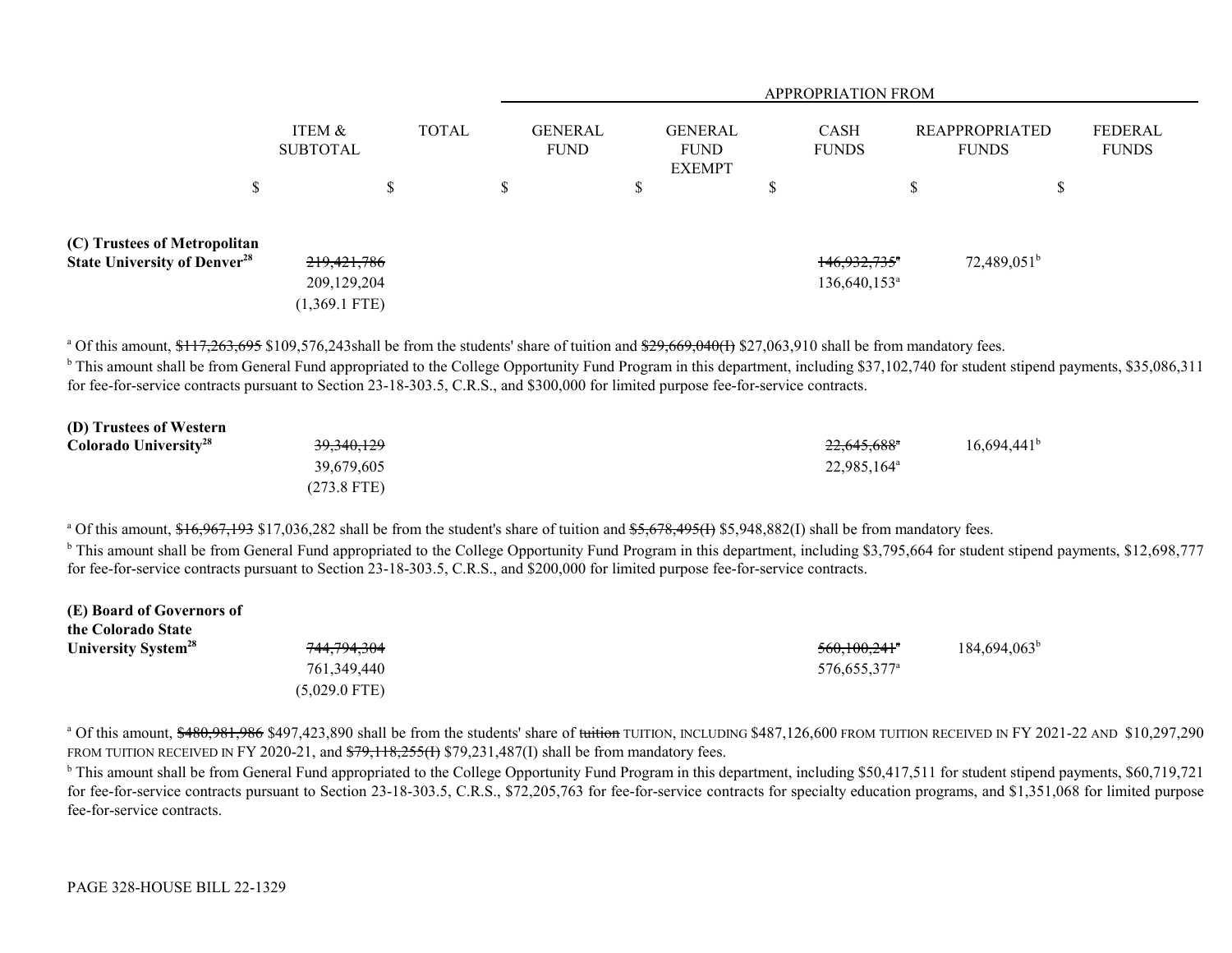|                                                     |                                           | <b>APPROPRIATION FROM</b> |              |    |                               |    |                                                |        |                                                      |                   |                                       |   |                         |
|-----------------------------------------------------|-------------------------------------------|---------------------------|--------------|----|-------------------------------|----|------------------------------------------------|--------|------------------------------------------------------|-------------------|---------------------------------------|---|-------------------------|
|                                                     | ITEM &<br><b>SUBTOTAL</b>                 |                           | <b>TOTAL</b> |    | <b>GENERAL</b><br><b>FUND</b> |    | <b>GENERAL</b><br><b>FUND</b><br><b>EXEMPT</b> |        | <b>CASH</b><br><b>FUNDS</b>                          |                   | <b>REAPPROPRIATED</b><br><b>FUNDS</b> |   | FEDERAL<br><b>FUNDS</b> |
|                                                     | \$                                        | ጦ<br>D                    |              | Ъ. |                               | \$ |                                                | ሖ<br>᠕ |                                                      | $\triangle$<br>۰D |                                       | Φ |                         |
| (F) Trustees of Fort Lewis<br>College <sup>28</sup> | 63,618,719<br>66,066,553<br>$(409.7$ FTE) |                           |              |    |                               |    |                                                |        | $48,243,060$ <sup>*</sup><br>50,690,894 <sup>a</sup> |                   | 15,375,659 <sup>b</sup>               |   |                         |

<sup>a</sup> Of this amount, \$42,900,665 \$45,058,430 shall be from the students' share of tuition and \$5,342,395(I) \$5,632,464(I) shall be from mandatory fees.

<sup>b</sup> This amount shall be from General Fund appropriated to the College Opportunity Fund Program in this department, including \$3,394,152 for student stipend payments and \$11,981,507 for fee-for-service contracts pursuant to Section 23-18-303.5, C.R.S.

| (G) Regents of the         |                          |                            |                          |
|----------------------------|--------------------------|----------------------------|--------------------------|
| <b>University of</b>       |                          |                            |                          |
| Colorado <sup>20, 28</sup> | <del>1,520,006,291</del> | 1,256,741,734 <sup>a</sup> | 263,264,557 <sup>b</sup> |
|                            | 1,542,089,277            | 1,278,824,720 <sup>a</sup> |                          |
|                            | $(9,926.0$ FTE)          |                            |                          |

<sup>a</sup> Of this amount, \$1,144,427,281 \$1,181,924,606 shall be from the students' share of tuition, INCLUDING \$1,159,554,679 FROM TUITION RECEIVED IN FY 2021-22 AND \$22,369,927 FROM TUITION RECEIVED IN FY 2020-21, <del>\$96,569,829(I)</del> \$81,155,490(I) shall be from mandatory fees, \$15,244,624 shall be from the Tobacco Litigation Settlement Moneys Health Education Fund created in Section 24-75-1104.5 (1.7)(c), C.R.S., and \$500,000 shall be from the Marijuana Tax Cash Fund created in Section 39-28.8-501 (1), C.R.S.

<sup>b</sup> This amount shall be from General Fund appropriated to the College Opportunity Fund Program in this department, including \$83,807,580 for student stipend payments, \$93,978,939 for fee-for-service contracts pursuant to Section 23-18-303.5, C.R.S., \$82,678,038 for fee-for-service contracts for specialty education programs, and \$2,800,000 for limited purpose fee-for-service contracts.

| (H) Trustees of the Colorado  |               |                                  |                      |
|-------------------------------|---------------|----------------------------------|----------------------|
| School of Mines <sup>29</sup> | 207,824,194   | $180,246,734(f)^{a}$             | $27,577,460^{\circ}$ |
|                               | 216,766,786   | $189, 189, 326$ (I) <sup>a</sup> |                      |
|                               | $(980.5$ FTE) |                                  |                      |

<sup>a</sup> Of this amount, \$164,738,748 \$172,951,515 shall be from the students' share of tuition and \$15,507,986 \$16,237,811 shall be from mandatory fees. The cash funds appropriations from tuition and fees are shown for informational purposes only because pursuant to Section  $23-41-104.6$  (5)(c)(I)(A), C.R.S., the Board of Trustees may establish the resident and nonresident tuition rates for the Colorado School of Mines.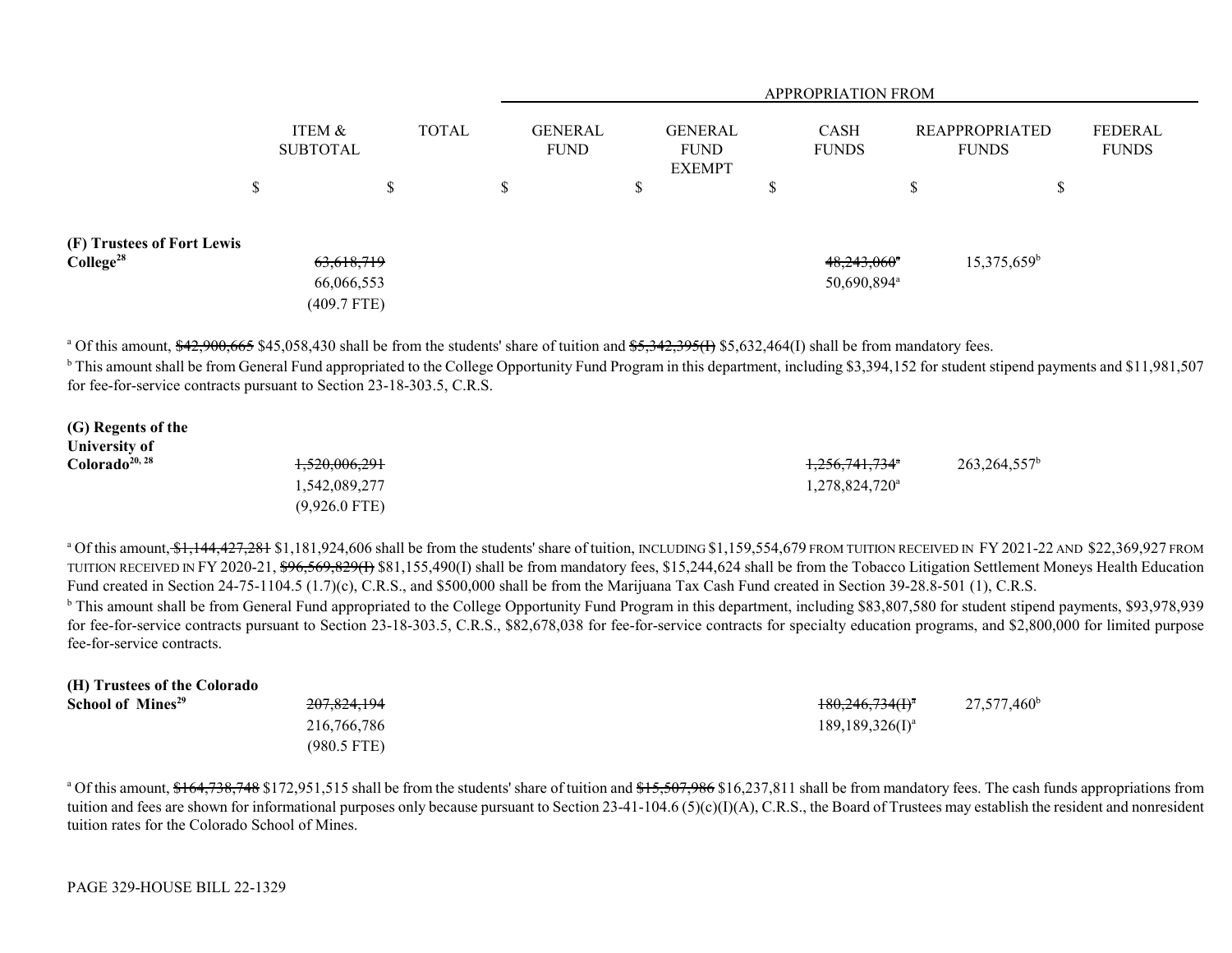|                 |              |                | APPROPRIATION FROM |              |                |              |  |  |  |  |
|-----------------|--------------|----------------|--------------------|--------------|----------------|--------------|--|--|--|--|
|                 |              |                |                    |              |                |              |  |  |  |  |
| ITEM &          | <b>TOTAL</b> | <b>GENERAL</b> | <b>GENERAL</b>     | <b>CASH</b>  | REAPPROPRIATED | FEDERAL      |  |  |  |  |
| <b>SUBTOTAL</b> |              | <b>FUND</b>    | <b>FUND</b>        | <b>FUNDS</b> | <b>FUNDS</b>   | <b>FUNDS</b> |  |  |  |  |
|                 |              |                | <b>EXEMPT</b>      |              |                |              |  |  |  |  |
|                 |              |                |                    |              |                |              |  |  |  |  |

<sup>b</sup> This amount shall be from General Fund appropriated to the College Opportunity Fund Program in this department, including \$8,057,276 for student stipend payments and \$19,520,184 for fee-for-service contracts pursuant to Section 23-18-303.5, C.R.S.

| (I) University of Northern |                        |                           |                         |
|----------------------------|------------------------|---------------------------|-------------------------|
| Colorado <sup>30</sup>     | <del>148,512,433</del> | 96,787,863 <sup>*</sup>   | 51,724,570 <sup>b</sup> |
|                            | 143,757,243            | $92,032,673$ <sup>a</sup> |                         |
|                            | $(1,156.9$ FTE)        |                           |                         |

<sup>a</sup> Of this amount,  $\frac{$79,047,106}{$75,153,434}$  shall be from the students' share of tuition and  $\frac{$17,740,757}{11}$  \$16,879,239(I) shall be from mandatory fees.

<sup>b</sup> This amount shall be from General Fund appropriated to the College Opportunity Fund Program in this department, including \$17,613,438 for student stipend payments and \$34,111,132 for fee-for-service contracts pursuant to Section 23-18-303.5, C.R.S.

| (J) State Board for           |                 |                            |                       |
|-------------------------------|-----------------|----------------------------|-----------------------|
| <b>Community Colleges and</b> |                 |                            |                       |
| <b>Occupational Education</b> |                 |                            |                       |
| <b>State System Community</b> |                 |                            |                       |
| Colleges <sup>28</sup>        | 515,578,187     | $301,103,582$ <sup>*</sup> | $214,474,605^{\rm b}$ |
|                               | 509,899,473     | 295,424,868 <sup>a</sup>   |                       |
|                               | $(5,901.5$ FTE) |                            |                       |

<sup>a</sup> Of this amount,  $\frac{272}{524}$ ,  $\frac{815}{5269}$ ,  $\frac{332}{866}$  shall be from the students' share of tuition,  $\frac{18}{609}$ ,  $\frac{336}{1}$ ,  $\frac{16}{122}$ ,  $\frac{571}{1}$  shall be from mandatory fees, and \$9,969,431(I) represent estimate of limited gaming tax revenues that will be distributed pursuant to Section 44-30-702 (3)(c)(I), C.R.S.

<sup>b</sup> This amount shall be from General Fund appropriated to the College Opportunity Fund Program in this department, including \$130,687,993 for student stipend payments, \$83,294,652, for fee-for-service contracts pursuant to Section 23-18-303.5, C.R.S., and \$491,960 for limited purpose fee-for-service contracts.

> 3,615,543,602 3,646,533,991